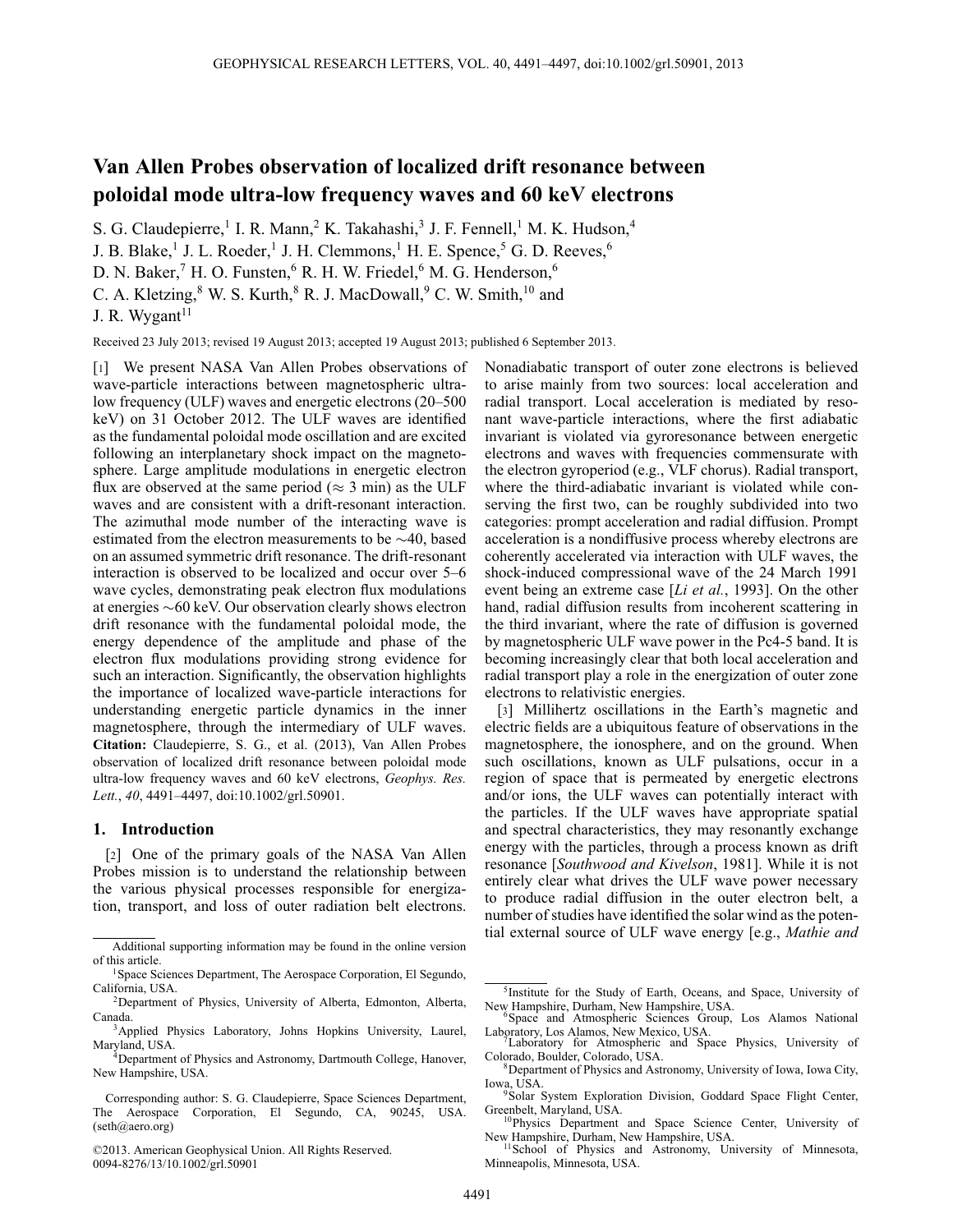*Mann*, [2001\]](#page-6-3). When averaged over long timescales, it is plausible that the superposition of many impulsive events (e.g., substorm injections, dayside compressions) and/or drift resonance with monochromatic ULF waves can account for the observed correlation between ULF wave power and energetic electron flux in the outer zone [*Rostoker et al.*, 1998[\],](#page-6-4) [via](#page-6-4) [radial](#page-6-4) [diffusion.](#page-6-4) [Modulations](#page-6-4) [of](#page-6-4) energetic particle flux via ULF waves have been observed in the Earth's magnetosphere for some time [e.g., *[Brown et al.](#page-6-5)*, [1968\]](#page-6-5). More recently, in situ event studies have shown some evidence in support of the action of drift resonance, where ULF waves interacting with energetic electrons have been observed by wave and particle instrumentation on the same spacecraft [e.g., *[Zong et al.](#page-6-6)*, [2009\]](#page-6-6). However, the energy dependence of the amplitude and phase of the electron flux modulations expected from drift resonance theory has been elusive in observations, likely due to sensor limitations in terms of energy, pitch angle and/or spatiotemporal resolution [e.g., Mann et al., The Earth's Van Allen Radiation Belts: Discovery of the Action of A Geophysical Synchrotron, submitted to *Nature Communications*, 2013]. The new capabilities of the NASA Van Allen Probes mission allow us to report here in detail on the first such observations for electron drift resonance with a localized poloidal ULF wave.

#### <span id="page-1-0"></span>**2. Observations**

[4] Figure [1](#page-2-0) presents an overview of the interplanetary conditions, geomagnetic activity, and energetic electron flux on 31 October 2012. At this time, the magnetosphere had been in a relatively quiet state following three geomagnetic storms in early October, 2012 (1 Oct, 8 Oct, and 13 Oct). Solar wind speed, solar wind number density, and the  $z_{\text{GSM}}$ component of the interplanetary magnetic field (IMF) are shown in Figures [1a–1c](#page-2-0), respectively, from the OMNI 5 min database (i.e., propagated to the bow shock nose). An interplanetary shock impacted the magnetosphere at approximately 15:40:00 UTC. The north-south component of the IMF is weak ( $\leq 5$  nT), fluctuating around  $B_z = 0$  during the 10 h before the shock arrival, and is predominantly northward afterward. Figures [1d](#page-2-0) and [1e](#page-2-0) show the SYM/H and AE indices, respectively, from the OMNI 5 min database. A sudden impulse signature is evident as the sharp rise in SYM/H at the time of the shock arrival and SYM/H is positive during the entire 18 h interval shown. The AE index indicates weak-to-moderate auroral electrojet activity (< 300 nT) that begins around 12:30:00 UTC, prior to the shock arrival. Note that the largest excursion in AE occurs around 14:30:00 UTC, roughly 1 h before the shock arrival, and is associated with an injection of energetic electrons into the inner magnetosphere (see below).

[5] The twin Van Allen Probes spacecraft were launched into a near-equatorial, geotransfer orbit, with apogee near  $L \approx 6$  and contain a comprehensive suite of particle and field sensors designed to study the Earth's radiation environment [*[Mauk et al.](#page-6-7)*, 2012]. Spin-averaged, differential electron flux from the ECT-MagEIS instrument on Van Allen Probe A (henceforth, MagEIS-A) is shown in Figure [1f](#page-2-0), for energies 20–600 keV. We refer the reader to the supporting information for more details on the MagEIS instrument. The MagEIS-A data are shown from 14:15:00 to 18:45:00 UTC, a subset of the 18 h OMNI interval shown in Figures [1a–1e](#page-2-0). Apogee on spacecraft A occurs at roughly 16:30:00 UTC

near  $L \approx 6$  and MLT  $\approx 6$ . The magnetic ephemeris calculated from the Olson-Pfitzer quiet model [*Olson and Pfitzer*, 1977] are indicated on the horizontal time axis in Figure [1g](#page-2-0), which is described in section [3.](#page-2-1) Note the monochromatic, large amplitude modulations in electron flux that begin around the time of the shock arrival at 15:40:00 UTC and last until about 16:20:00 UTC. The period of these modulations is roughly  $3 \text{ min}$  ( $f \approx 5.5 \text{ mHz}$ ), which places the oscillations in the Pc5 ULF range. It is clear that the amplitude of the flux modulations is largest between 50 and 100 keV, and smaller at energies above and below this range. Flux oscillations at the electron drift-period (i.e., drift-echoes) are also readily apparent for the entire time interval, and in all energy channels shown. These are associated with the substorm injection that occurs prior to the shock arrival, as well as with the arrival of the shock disturbance itself (e.g., Figure [1e](#page-2-0)), and are discussed in section [3.](#page-2-1) MagEIS observes electron drift-echoes with surprising regularity and coherency, often following AE enhancements, and this will be the subject of future work. Proton count rate data from MagEIS-A also shows modulations at  $\approx$ 500 keV during this interval, though they are longer period oscillations ( $\approx$ 15 min) than those observed in the electron data and appear to be drift-echoes. Unfortunately, proton data in the 60–500 keV range from MagEIS-A are unavailable during this event.

[6] Figure [2](#page-3-0) presents a summary of wave and particle observations between 15:30:00 and 16:40:00 UTC, encompassing the 3 min period ULF modulation described in Figure [1f](#page-2-0). Figure [2a](#page-3-0) shows the residual electron flux levels from MagEIS-A between 20 and 220 keV. Residual flux is defined as  $\frac{J-J_0}{J_0}$ , where *J* is the flux observed in a given MagEIS energy channel (e.g., what is plotted in Figure [1f](#page-2-0) ) and  $J_0$  is a 10 min, running boxcar average of *J*. The residual flux is thus a normalized flux level, so that the amplitude of the modulations can be quantitatively compared across the measured energy spectrum. Note that the normalized flux modulations are the strongest in the 57 and 80 keV energy channels and weaker at energies above and below this range. Also, note that there is an apparent phase change in the flux oscillations across the energy range shown. The amplitude and phase of the residual flux oscillations are plotted in Figure [2a](#page-3-0), (inset) showing a clear amplitude peak near  $57-80$  keV (solid trace) with an approximately  $180^\circ$  change in phase (dashed trace) across the amplitude peak. This is a signature of drift resonance [*[Southwood and Kivelson](#page-6-2)*, 1981] and is elaborated on in section [3.](#page-2-1)

[7] Magnetic field data from the Van Allen Probe A EMFISIS magnetometer (see the supporting information) are shown in Figure [2b](#page-3-0). The EMFISIS magnetic field data are rotated from the GSM coordinate system into a meanfield-aligned (MFA) coordinate system, as described in the supporting information. This decomposition allows the dominant magnetic field wave polarization to be determined as toroidal (azimuthal), poloidal (radial), or compressional (parallel). Figure [2b](#page-3-0) shows the poloidal component of the magnetic field,  $B<sub>rMFA</sub>$ , observed on EMFISIS-A. Note the monochromatic ULF oscillations in the poloidal magnetic field at the same frequency as the electron flux modulations between 20 and 200 keV. Vertical dashed traces are shown in all of the panels in Figure [2](#page-3-0) and are overlaid at times corresponding to the first six flux amplitude peaks in the MagEIS-A 57 keV channel (Figure [2a](#page-3-0)). Simultaneous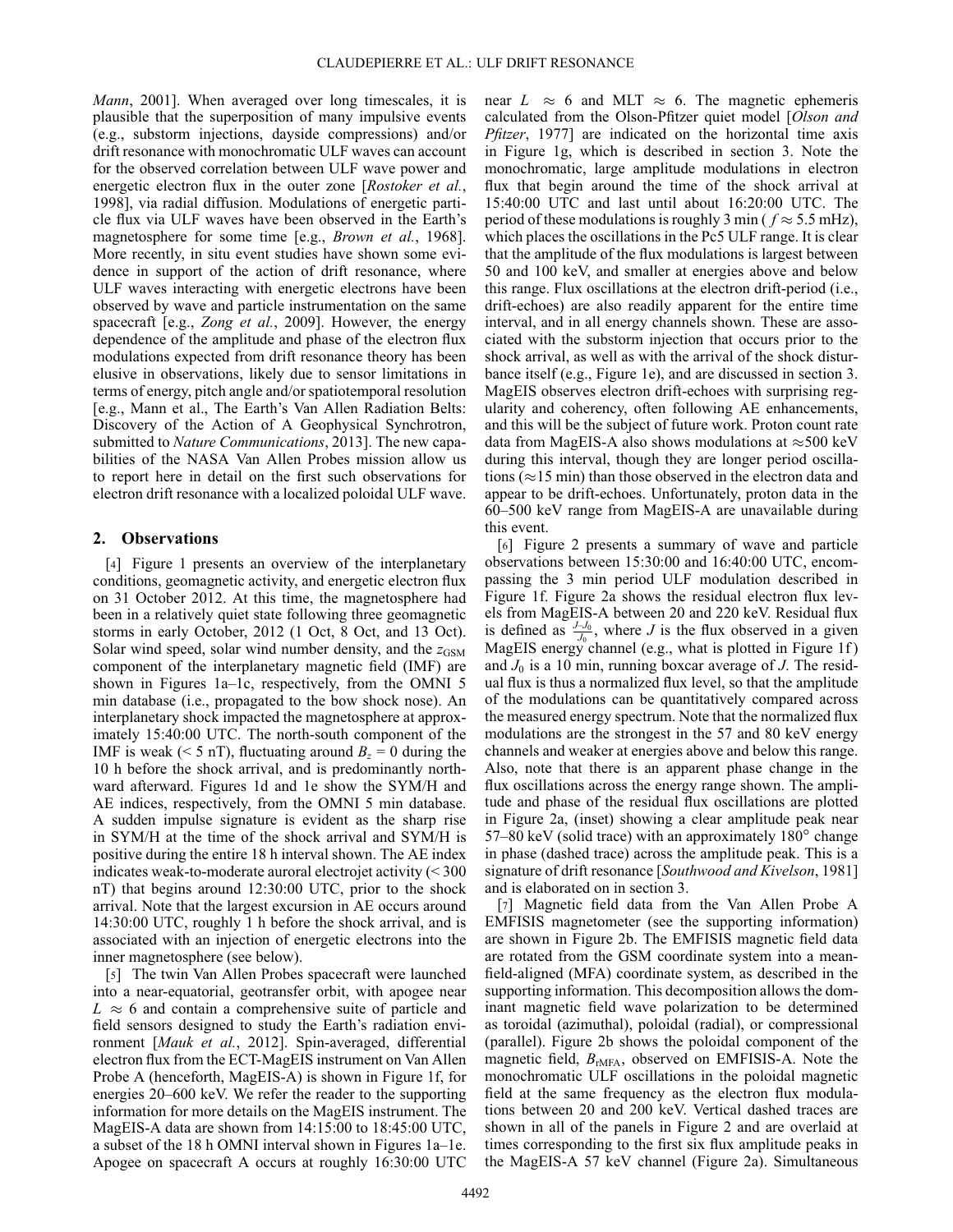

<span id="page-2-0"></span>**Figure 1.** Overview of interplanetary conditions, geomagnetic activity, and energetic electron flux on 31 Oct 2012. (a) Solar wind speed, (b) number density, and (c)  $B_{zGSM}$  from the OMNI 5 min database (i.e., propagated to the bow shock nose). (d) SYM/H index and (e) AE index from the OMNI 5 min database. (f) Spin-averaged, differential electron flux from the ECT-MagEIS instrument on Van Allen Probe A. (g) Electron number density derived from the upper hybrid line measured by the EMFISIS magnetometer on Van Allen Probe A.

measurements from the Dawson City ground magnetometer station, part of the CARISMA network [*[Mann et al.](#page-6-8)*, 2008], are shown in Figure [2c](#page-3-0). Here monochromatic ULF oscillations in the eastward component of the Earth's magnetic field are observed at the same period as the poloidal ULF magnetic field oscillations observed on EMFISIS-A and the electron flux modulations observed on MagEIS-A. The location of the Dawson City station maps to  $L \approx 6.1$  and MLT  $\approx$  5.3 at 15:45:00 UTC, so that the station is roughly at the foot point of the geomagnetic field line connected to Van Allen Probe A during this event. East-west ground fluctuations map to the poloidal mode in space under the assumption of a 90° polarization rotation for an Alfvén wave upon transmission through the ionosphere. Finally, Figure [2d](#page-3-0) shows a pitch angle spectrogram from the 80 keV channel

on MagEIS-A. The data are plotted versus local pitch angle, though the magnetic ephemeris in Figure [1](#page-2-0) indicates that the Van Allen Probe A spacecraft is  $\lesssim$  6° off the magnetic equator between 15:30:00 and 16:40:00 UTC. Thus, the local pitch angle is a reasonable approximation of the equatorial pitch angle.

## <span id="page-2-1"></span>**3. Discussion**

[8] Magnetic and electric field observations from Van Allen Probe A suggest that the observed ULF wave is the fundamental poloidal mode. Figure S1 in the supporting information shows that the 3 min magnetic oscillation observed by EMFISIS-A has strong compressional and radial components, i.e., it is the poloidal mode. We note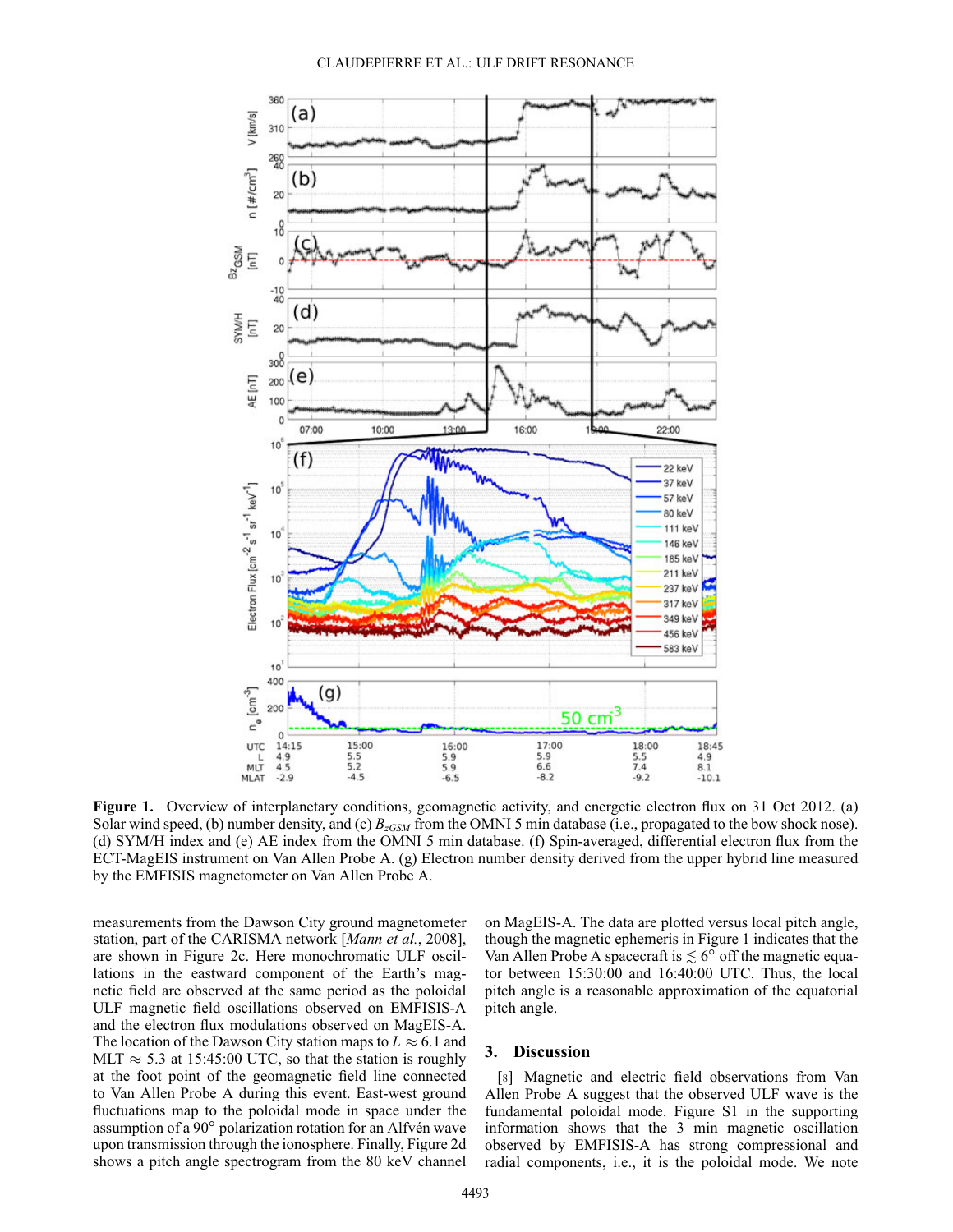

<span id="page-3-0"></span>**Figure 2.** Summary of wave and particle observations that suggest drift resonance between magnetospheric ULF waves and energetic electrons. (a) Residual electron flux  $(\frac{J-J_0}{J_0})$  from MagEIS-A. (Figure [2a](#page-3-0), inset) The amplitude (solid trace) and phase (dashed trace) of the residual flux oscillations. (b) The poloidal component of the magnetic field from the EMFISIS-A magnetometer. (c) East-west component of the Earth's magnetic field measured at the Dawson City (CARISMA) ground magnetometer station. (d) Pitch angle spectrogram from the 80 keV channel on MagEIS-A.

that magnetospheric ULF waves are never entirely poloidal or toroidal, as the wave modes do not fully decouple in an asymmetric field. The poloidal electric field component,  $E_{\varphi}$ , cannot be reliably measured during this event (see the supporting information). However, ULF electric field oscillations are observed in the two available field components, at the same period as the observed poloidal magnetic field oscillations. Figure [1g](#page-2-0) shows the profile of the electron number density derived from the EMFISIS-A upper hybrid line during this event. The Van Allen Probe A spacecraft is inside of the dense plasmasphere at the beginning of the time interval shown and moves out of the plasmaspheric region as the spacecraft traverses higher L shells towards apogee. Between 15:45:00 and 16:00:00 UTC, when the poloidal mode ULF wave is observed, we compute the local electron number density to be  $\sim 50$  cm<sup>-3</sup> (green dashed line in Figure [1g](#page-2-0)). From this, we estimate the local field line eigen-

frequency in this region of space to be  $\approx$  3–4 mHz for the fundamental mode, and 11 mHz for the second harmonic (see the supporting information). Thus, we conclude that the observed poloidal oscillation is the fundamental mode, as the estimated fundamental mode eigenfrequency is close to the observed wave frequency ( $\approx$  5.5 mHz). Finally, note that the electron flux oscillations at a fixed energy (e.g., Figure [2d](#page-3-0)) are independent of pitch angle. This clearly demonstrates that the wave electric field has a symmetric structure about the magnetic equator (i.e., it must be the fundamental mode or an odd harmonic).

[9] The observations presented strongly suggest that the 3 min period flux modulations observed in the 20–500 keV MagEIS channels on Van Allen Probe A are due to drift resonance with the fundamental poloidal mode ULF wave. *[Southwood and Kivelson](#page-6-2)* [1981] developed the general theory of drift-bounce resonance of poloidal ULF waves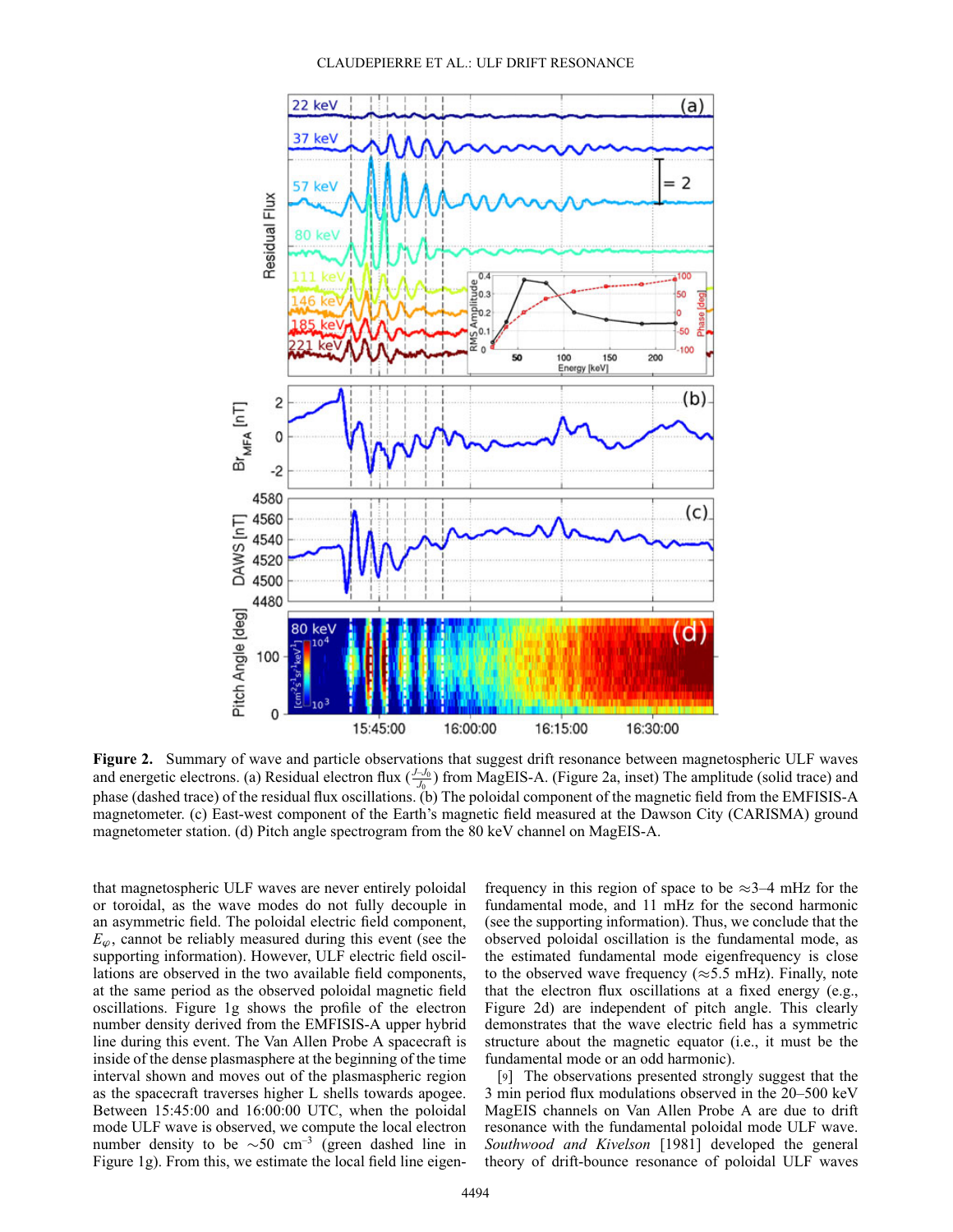

<span id="page-4-0"></span>**Figure 3.** Summary of wave and particle observations that suggest a highly localized drift-resonant interaction. Magnetic field from the (a–c) EMFISIS-A and (d–f) EMFISIS-B magnetometers. Electron flux from (g) MagEIS-A and (h) MagEIS-B. East-west component of the Earth's magnetic field measured at the (i) Gillam, (j) Dawson City, and (k) Oxford House CARISMA ground magnetometer stations. (l) Orbital locations of the Van Allen Probes in the  $xy_{\text{GSM}}$ -plane, from 15:30:00 to 16:30:00 UTC.

with energetic particles. We neglect the bounce motion and focus on the drift resonance, which is a reasonable approximation for typical electron bounce times in this region of space [e.g., *[Ozeke and Mann](#page-6-9)*, [2008\]](#page-6-9). In a drift resonant interaction, electron flux oscillations at the resonant energy will be at a maximum, with weaker amplitude flux oscillations at higher and lower energy [*Southwood and Kivelson*, 1981]. Similarly, electron flux oscillations at the resonant energy will either be in phase or antiphase with the wave electric field  $(E_{\varphi})$ , and  $90^{\circ}$  out of phase at higher and lower energy. Both of these features are clear in the residual electron flux oscillations shown in Figure [2a](#page-3-0), where a  $180^\circ$  phase shift is observed in the flux oscillations across a peak in amplitude. This strongly suggests that the electrons

are in drift resonance with the fundamental poloidal mode oscillations in  $E_{\varphi}$ . This also suggests that the resonant energy is somewhere between 57 and 80 keV, given the phas-ing as a function of energy in Figure [2](#page-3-0) and the fact that  $E_{\varphi}$ and  $B_r$  should be 90 $\degree$  out of phase for a standing Alfvén wave. Also, as described in *[Southwood and Kivelson](#page-6-2)* [1981], if an electron drifts at the same rate that the wave moves azimuthally, the electron will see a constant component of the wave field. This is embodied in the well-known drift resonance condition,  $\omega = m\omega_d$ , where  $\omega$  is the ULF wave angular frequency, *m* is the azimuthal mode number of the wave and  $\omega_d$  is the angular drift frequency. We estimate the drift frequency of a 60 keV,  $90^\circ$  pitch angle electron drifting at *L* = 5.8 in a dipole field to be 0.125 mHz [*Schulz and Lanzerotti*, 1974]. Using this value and the observed value of the wave frequency (5.5 mHz), the drift-resonance condition predicts an azimuthal mode number of *m* = 44. This value is consistent with poloidal mode ULF observations and theoretical expectations. We emphasize how much information regarding the ULF waves can be obtained solely from the electron measurements. In this event, we cannot use multispacecraft techniques to estimate the azimuthal wave number because the ULF wave that participates in the driftresonant interaction is only observed at Van Allen Probe A (see below). For the same reason, the direction of wave propagation cannot be determined in situ for this event. Finally, we note that an alternative explanation for the observed electron flux modulations is the advection by the ULF wave field of a preexisting radial gradient in flux, across the spacecraft position. This seems unlikely, as in this scenario, the flux modulations would all occur in-phase across the measured energy range, and there would not be a peak in the modulation amplitude at a fixed energy.

[10] Figure [3](#page-4-0) presents particle and field measurements from both Van Allen Probes spacecraft during this event. The projections of the Van Allen Probes orbits into the GSM equatorial plane are shown in Figure [3l](#page-4-0) and indicate that the two spacecraft are quite close to one another during this event  $(\leq 1$  h of MLT), with spacecraft B leading spacecraft A through apogee between 15:30:00 and 16:30:00 UTC. Magnetic field data from the EMFISIS-A (Figures [3a–3c](#page-4-0)) and EMFISIS-B (Figures [3d–3f](#page-4-0)) magnetometers reveal a strikingly different picture of the ULF waves observed during this event. The EMFISIS data are decomposed into MFA coordinates and are shown in the radial (poloidal), azimuthal (toroidal), and parallel (compressional) directions. Note that the 3 min fundamental poloidal mode ULF wave observed at spacecraft A (Figure [3a](#page-4-0)) is not observed at spacecraft B. A large amplitude, transverse ULF wave is observed by EMFISIS-B, with a frequency  $\approx$ 12 mHz, roughly twice that of the poloidal ULF wave observed at spacecraft A, with comparable oscillations in the radial and azimuthal magnetic field components. The transverse wave frequency observed by EMFISIS-B rises with decreasing radial distance, which is consistent with the oscillations being standing Alfvén waves (see the supporting information). We emphasize the dramatic difference between the ULF oscillations observed at spacecraft A versus those at spacecraft B, despite the fact that the two Van Allen Probes are close to one another. Electron flux modulations are observed at MagEIS-B as well (Figure [3h](#page-4-0)), a few minutes after they are observed at MagEIS-A (Figure [3g](#page-4-0)), once the interacting electrons have drifted from spacecraft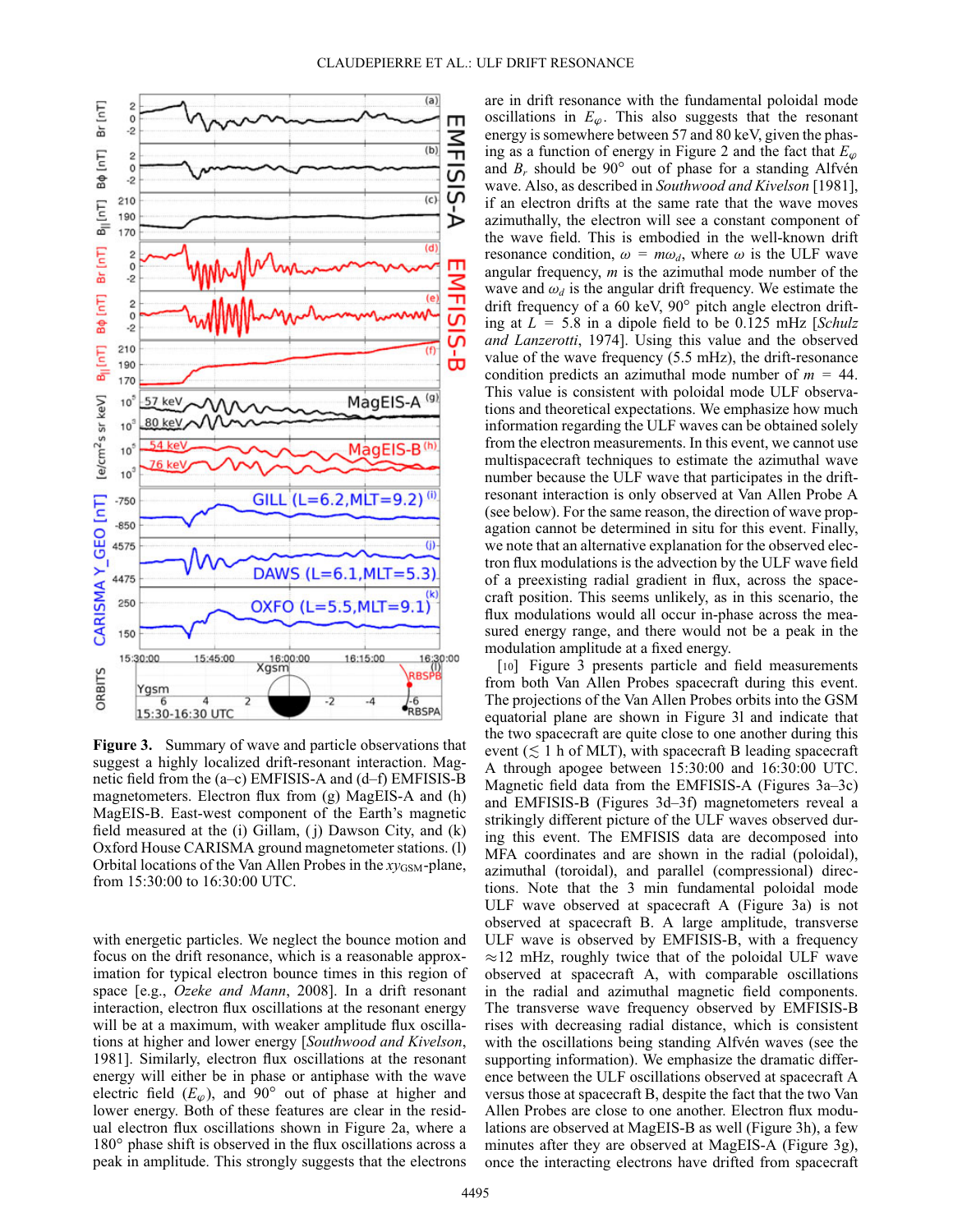A to B. MagEIS-B observes these electron flux modulations below  $\approx$ 200 keV to be much less coherent than those observed at MagEIS-A (see the supporting information). However, the MagEIS-B flux modulations are coherent and similar to those observed by MagEIS-A above  $\approx$ 200 keV. This can be explained by assuming that the drift-resonant interaction occurs over a localized region of space at or near spacecraft A. The lower energy electrons lose their coherency because their drift motion is likely dominated by  $\mathbf{E} \times \mathbf{B}$ -drift, whereas the higher energy electrons remain coherent, as their drift is likely dominated by gradientcurvature-drift. Figures [3i–3k](#page-4-0) show the east-west component of the geomagnetic field observed at three ground magnetometer stations from the CARISMA network, Gillam, Dawson City, and Oxford House. Note that the ULF wave that participates in the drift-resonant interaction is only observed at the Dawson City station (see the supporting information for additional ground stations). All of these observations suggest that the drift resonance occurs at or near Van Allen Probe A and that the 3 min ULF wave that participates in this interaction is highly localized to this region of space. Finally, note the value of having two Van Allen Probes vehicles in close proximity to one another, which sheds substantial light on the localized nature of the drift resonance.

[11] Oscillations in both the MagEIS-A electron fluxes and the ULF waves are only present for about 5–6 wave periods, which is much less than the electron drift period at these energies. This is likely too few wave cycles for there to be any appreciable transfer of energy between the waves and the electrons, via drift resonance. In addition, the groundbased and in situ observations presented in Figure [3](#page-4-0) suggest that the drift-resonant interaction occurs over a localized spatial region near Van Allen Probe A, which also limits the amount of energy which may be transferred between the waves and the particles. Note, however, that large flux increases are observed near the resonant energy (57–111 keV) between 16:00:00 and 17:30:00 UTC, following the drift-resonant interaction (e.g., Figures [1f](#page-2-0) and [2d](#page-3-0)). Thus, it may be tempting to conclude that the drift-resonant interaction leads to these flux increases and a net energization of electrons near the resonant energy. Instead, we argue that these flux increases are due to adiabatic effects related to the shock compression of the magnetosphere, combined with the simultaneous presence of drift echoes during this event.

[12] As described in section [2,](#page-1-0) there is a roughly 300 nT increase in AE around 14:30:00 UTC, coincident with a dispersionless injection of low-energy electrons into the inner magnetosphere (Figure [1e](#page-2-0), [1f](#page-2-0) ). After this injection, the electron flux plateaus in the 57–111 keV channels, before falling to near preinjection levels, just prior to the shock arrival. Note that the center of the plateau in the 80 keV channel is at about 15:10:00 UTC. We estimate the drift period of an 80 keV, 90 $^{\circ}$  pitch angle electron drifting at  $L = 5.5$  in a dipole field to be 107 min. Thus, the drift echo in the 80 keV channel should peak around 17:00:00, which is consistent with Figure [1f](#page-2-0). Also note that after the shock compression arrives, there are increased fluxes and increased modulation as compared to the echoes that occur before the shock compression (this is true for all energy channels shown, though the preshock echoes are difficult to see in the higher energy channels in Figure [1f](#page-2-0), due to the *y* axis scale). This might be due to an adiabatic response of the drift-echoing electrons

under the action of the compression. However, the fact that the phase of the drift echoes appears to be reset in the MagEIS energy range suggests a complex interaction incorporating both remnant drift echoes and effects due to the shock arrival. Thus, the observations suggest that the flux increases that are observed between 16:00:00 and 17:30:00 UTC in Figures [1f](#page-2-0) and [2d](#page-3-0), near the resonant energy (57–111 keV), are due to a combination of the shock compression and injection/drift-echo effects. If there is any energization of electrons through drift resonance, it is likely masked by these processes. We emphasize however, that when such drift-resonant interactions are aggregated over a long time interval and over many drift orbits, and occur at multiple isolated locations along the drift orbit, the net effect could produce radial diffusion [e.g., *[Elkington et al.](#page-6-10)*, [2003\]](#page-6-10). In this event, the drift speed of the modulated particles and duration of the ULF wave, however, preclude the completion of complete drift trajectories for the resonant particles during the interval of wave oscillations. This additionally highlights the potential importance of localized drift-resonant interactions of energetic electrons with poloidal mode waves. Finally, note that even if these adiabatic effects are removed by examining electron phase-space density, effects due to drift echoes are not, and need to be carefully considered.

[13] There are several potential generation mechanisms for the observed fundamental poloidal mode ULF wave. The waves are clearly excited at the time of the shock impact, thus, the standing Alfvén waves could be a direct response to the "ringing" of the magnetosphere. The standard interpretation for the generation of such moderate *m*-number poloidal mode ULF waves is drift-bounce resonance with ring current ions [e.g., *[Ozeke and Mann](#page-6-9)*, [2008\]](#page-6-9), though such waves are typically observed in the midnight-to-dusk sector and in the second harmonic. We note that very recent statistical work has suggested that eastward drifting electrons associated with substorm injections can drive poloidal mode ULF waves in the inner magnetosphere [*James et al.*, 2013[\].](#page-6-11) [This](#page-6-11) [scenario](#page-6-11) [is](#page-6-11) [consistent](#page-6-11) [with](#page-6-11) [the](#page-6-11) [sp](#page-6-11)atiotemporal ULF wave properties observed and inferred in the present study. In particular, note in Figure [1](#page-2-0) that just prior to the shock arrival ( $\sim$ 15:30:00 UTC), there is a flattening of the energy spectrum near the resonant energies (80–237 keV). Follow-on work will investigate the possibility that substorm injected electrons themselves can generate poloidal mode ULF waves, via drift resonance.

## **4. Conclusions**

[14] We present Van Allen Probes observations of localized drift resonance between  $\sim 60$  keV electrons and fundamental poloidal mode Pc5 ULF waves, observed near 06 MLT and  $L \approx 6$ . The comprehensive particle and fields instrumentation on the Van Allen Probes allows for a clear, unambiguous identification of the drift-resonant interaction. The impressive energy, pitch angle, and temporal resolution of the MagEIS instrument reveals the energy dependence of the amplitude and phase of the electron flux modulations, which is predicted by drift-resonance theory but has been elusive in past measurements. Moreover, the dramatically different ULF response between the two closely separated Van Allen Probes is striking, and suggests a highly localized interaction. This provides a clean, natural experimental test bed to study ULF wave-particle physics and additional